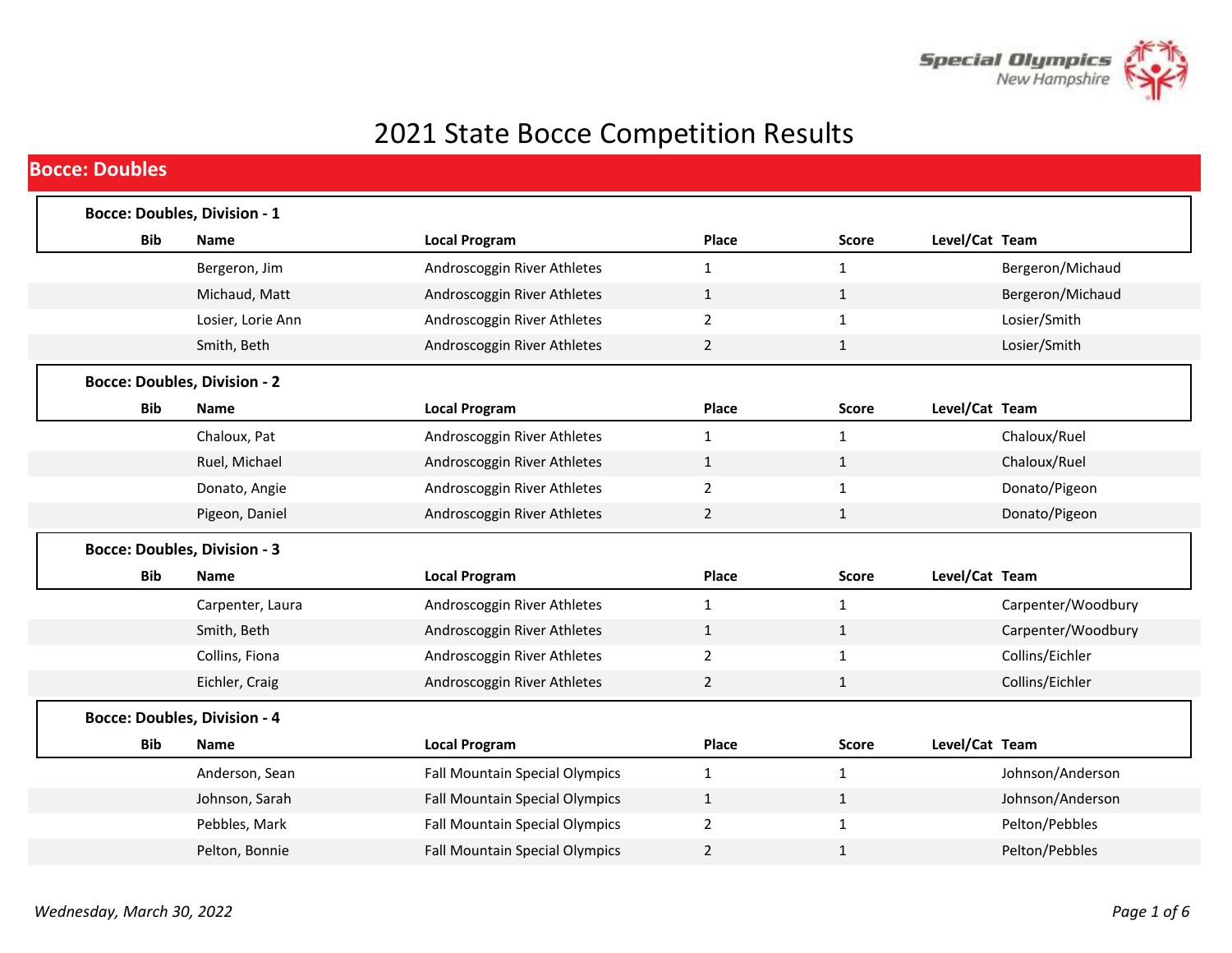|                                     | Hutchinson, Dalton | Fall Mountain Special Olympics   | 3              | 1            |                | Morse/Hutchinson   |
|-------------------------------------|--------------------|----------------------------------|----------------|--------------|----------------|--------------------|
|                                     | Morse, James       | Fall Mountain Special Olympics   | 3              | $\mathbf{1}$ |                | Morse/Hutchinson   |
| <b>Bocce: Doubles, Division - 5</b> |                    |                                  |                |              |                |                    |
| Bib                                 | <b>Name</b>        | <b>Local Program</b>             | Place          | <b>Score</b> | Level/Cat Team |                    |
|                                     | Meattey, Hayden    | <b>Team Uncanoonuc</b>           | 1              | $\mathbf{1}$ |                | Meattey/Paquin     |
|                                     | Paquin, Nicklas    | Team Uncanoonuc                  | $\mathbf{1}$   | $\mathbf{1}$ |                | Meattey/Paquin     |
|                                     | Brooks, Larry      | <b>Capital Area Cougars</b>      | $\overline{2}$ | $\mathbf{1}$ |                | BROOLS/DUCASSE     |
|                                     | Ducasse, Thomas    | <b>Capital Area Cougars</b>      | $\overline{2}$ | $\mathbf{1}$ |                | BROOLS/DUCASSE     |
|                                     | DeLamare, Phill    | <b>Team Uncanoonuc</b>           | 3              | $\mathbf{1}$ |                | Nikias/DeLemare    |
|                                     | Nikias, Justin     | <b>Team Uncanoonuc</b>           | 3              | $\mathbf{1}$ |                | Nikias/DeLemare    |
|                                     | Petersen, Nick     | Team Uncanoonuc                  | 3              | $\mathbf{1}$ |                | Peterson/Wells     |
|                                     | Wells, Kate        | <b>Team Uncanoonuc</b>           | 3              | $\mathbf{1}$ |                | Peterson/Wells     |
|                                     | Dolan, Doug        | Team Uncanoonuc                  | 4              | $\mathbf{1}$ |                | Dolan/Nichols      |
|                                     | Essig, Tim         | Team Uncanoonuc                  | 4              | $\mathbf{1}$ |                | Essig/Gregorio     |
|                                     | Gregorio, Darcy    | Team Uncanoonuc                  | 4              | $\mathbf{1}$ |                | Essig/Gregorio     |
|                                     | Nichols, Caitlin   | Team Uncanoonuc                  | 4              | $\mathbf{1}$ |                | Dolan/Nichols      |
|                                     |                    |                                  |                |              |                |                    |
| <b>Bocce: Doubles, Division - 6</b> |                    |                                  |                |              |                |                    |
| <b>Bib</b>                          | <b>Name</b>        | <b>Local Program</b>             | Place          | <b>Score</b> | Level/Cat Team |                    |
|                                     | Patz, Heather      | <b>Manchester Saint Bernards</b> | $\mathbf{1}$   | $\mathbf{1}$ |                | Patz/Remilard      |
|                                     | Remillard, Karen   | <b>Manchester Saint Bernards</b> | $\mathbf{1}$   | $\mathbf{1}$ |                | Patz/Remilard      |
|                                     | Proulx, Amanda     | Manchester Saint Bernards        | $\overline{2}$ | $\mathbf{1}$ |                | Stekis/Proulx      |
|                                     | Steckis, Keith     | Manchester Saint Bernards        | $\overline{2}$ | $\mathbf{1}$ |                | Stekis/Proulx      |
| <b>Bocce: Doubles, Division - 7</b> |                    |                                  |                |              |                |                    |
| Bib                                 | Name               | <b>Local Program</b>             | Place          | <b>Score</b> | Level/Cat Team |                    |
|                                     | Bolieau, Pat       | Manchester Saint Bernards        | 1              | 1            |                | Getchell/Bolieau   |
|                                     | Getchell, Bob      | Manchester Saint Bernards        | $\mathbf{1}$   | $\mathbf{1}$ |                | Getchell/Bolieau   |
|                                     | Simpson, Melissa   | Manchester Saint Bernards        | $\overline{2}$ | $\mathbf{1}$ |                | Simpson/Stencavage |
|                                     | Stencavage, David  | <b>Manchester Saint Bernards</b> | $\overline{2}$ | $\mathbf{1}$ |                | Simpson/Stencavage |
|                                     | McGrade, Shannon   | Manchester Saint Bernards        | 3              | $\mathbf{1}$ |                | Nadolski/McGrade   |
|                                     | Nadolski, Jaden    | Manchester Saint Bernards        | 3              | $\mathbf{1}$ |                | Nadolski/McGrade   |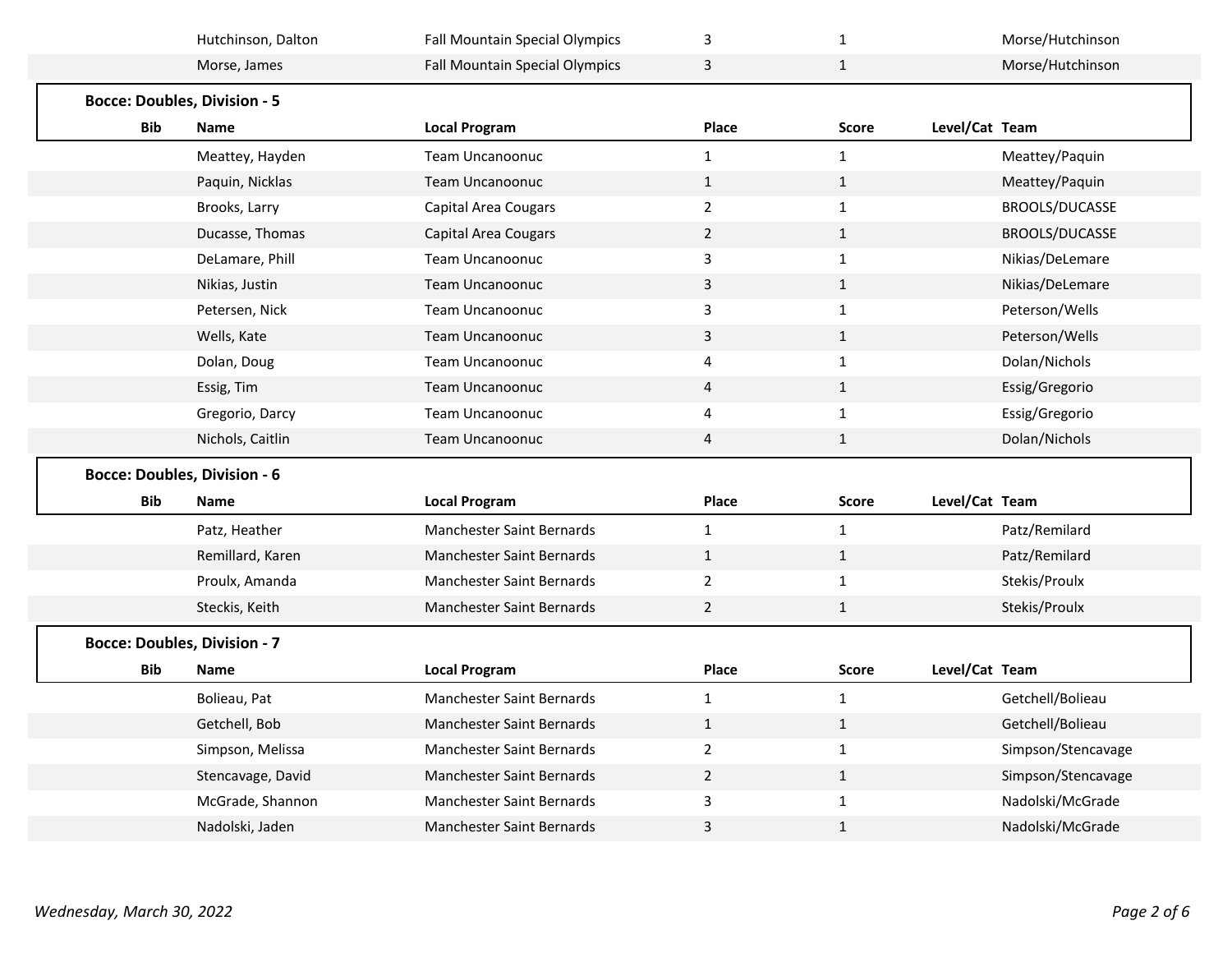|                       | <b>Bocce: Doubles, Division - 8</b> |                                           |                         |              |                   |
|-----------------------|-------------------------------------|-------------------------------------------|-------------------------|--------------|-------------------|
| <b>Bib</b>            | <b>Name</b>                         | <b>Local Program</b>                      | Place                   | <b>Score</b> | Level/Cat Team    |
|                       | Bazazian, Doug                      | <b>Connecticut River Special Olympics</b> | $\mathbf{1}$            |              |                   |
|                       | Boardman, Anthony                   | <b>Connecticut River Special Olympics</b> | $\mathbf{1}$            |              | Boardman & Torrey |
|                       | Drake, Jeffrey                      | <b>Claremont Cool Cats</b>                | $\mathbf{1}$            |              | Team C            |
|                       | Lantz, Megan                        | <b>Claremont Cool Cats</b>                | $\mathbf{1}$            |              | Team B            |
|                       | Hoy, Rose                           | <b>Claremont Cool Cats</b>                | $\overline{2}$          |              | Team A            |
|                       | Lathrop, Tom                        | <b>Claremont Cool Cats</b>                | $\overline{2}$          |              | Team D            |
|                       | Strand, Lorrie                      | <b>Claremont Cool Cats</b>                | $\overline{2}$          |              | Team A            |
|                       | Grace, Daniel                       | <b>Claremont Cool Cats</b>                | 8                       |              | Team B            |
| <b>Bocce: Singles</b> |                                     |                                           |                         |              |                   |
|                       | <b>Bocce: Singles, Division - 1</b> |                                           |                         |              |                   |
| <b>Bib</b>            | Name                                | <b>Local Program</b>                      | Place                   | <b>Score</b> | Level/Cat Team    |
|                       | Bergeron, Jim                       | Androscoggin River Athletes               | $\mathbf{1}$            | $\mathbf{1}$ |                   |
|                       | Pigeon, Daniel                      | Androscoggin River Athletes               | $\overline{2}$          | $\mathbf{1}$ |                   |
|                       | Ruel, Michael                       | Androscoggin River Athletes               | 3                       | $\mathbf{1}$ |                   |
|                       | Eichler, Craig                      | Androscoggin River Athletes               | $\overline{4}$          | $\mathbf{1}$ |                   |
|                       | <b>Bocce: Singles, Division - 2</b> |                                           |                         |              |                   |
| Bib                   | <b>Name</b>                         | <b>Local Program</b>                      | Place                   | <b>Score</b> | Level/Cat Team    |
|                       | Carpenter, Laura                    | Androscoggin River Athletes               | $\mathbf{1}$            | $\mathbf{1}$ |                   |
|                       | Donato, Angie                       | Androscoggin River Athletes               | $\overline{2}$          | 1            |                   |
|                       | Chaloux, Pat                        | Androscoggin River Athletes               | 3                       | $\mathbf 1$  |                   |
|                       | Collins, Fiona                      | Androscoggin River Athletes               | $\overline{\mathbf{4}}$ | $\mathbf{1}$ |                   |
|                       | <b>Bocce: Singles, Division - 3</b> |                                           |                         |              |                   |
| <b>Bib</b>            | Name                                | <b>Local Program</b>                      | Place                   | <b>Score</b> | Level/Cat Team    |
|                       | Smith, Beth                         | Androscoggin River Athletes               | $\mathbf{1}$            | $\mathbf{1}$ |                   |
|                       | Losier, Lorie Ann                   | Androscoggin River Athletes               | $\overline{2}$          | $\mathbf{1}$ |                   |
|                       | Michaud, Matt                       | Androscoggin River Athletes               | 3                       | $\mathbf{1}$ |                   |
|                       | Woodbury, Cathy                     | Androscoggin River Athletes               | $\overline{4}$          | $\mathbf{1}$ |                   |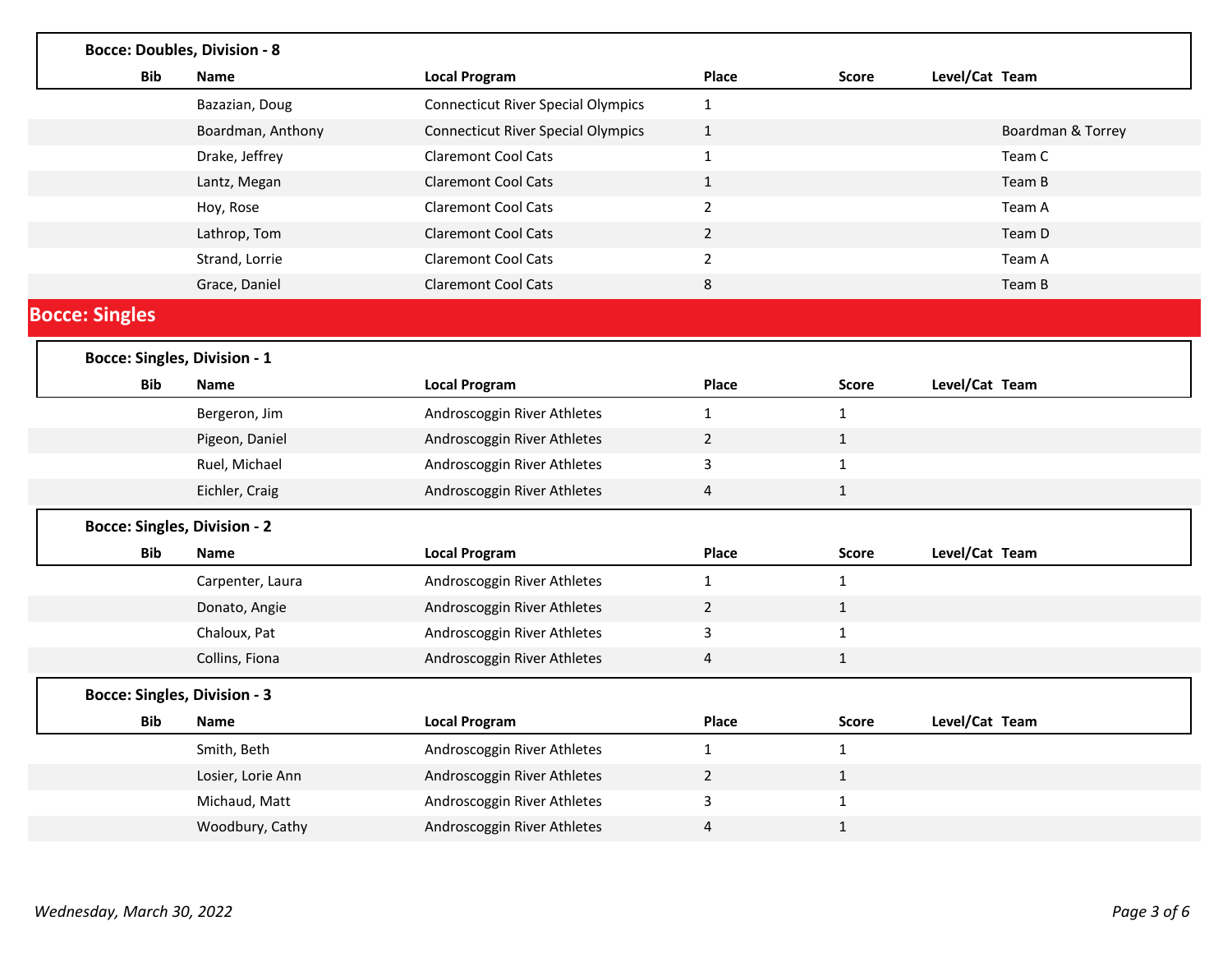|            | <b>Bocce: Singles, Division - 4</b> |                                       |                |              |                |
|------------|-------------------------------------|---------------------------------------|----------------|--------------|----------------|
| Bib        | <b>Name</b>                         | <b>Local Program</b>                  | Place          | <b>Score</b> | Level/Cat Team |
|            | May, Becky                          | Keene Parks & Recreation              | $\mathbf{1}$   | 1            |                |
|            | Moody, Lisa                         | Keene Parks & Recreation              | $\overline{2}$ | $\mathbf{1}$ |                |
|            | Stone, Scott                        | Keene Parks & Recreation              | 3              | $\mathbf{1}$ |                |
|            | Logan, Michael                      | Keene Parks & Recreation              | 4              | $\mathbf{1}$ |                |
|            | <b>Bocce: Singles, Division - 5</b> |                                       |                |              |                |
| Bib        | <b>Name</b>                         | <b>Local Program</b>                  | Place          | <b>Score</b> | Level/Cat Team |
|            | Johnson, Sarah                      | <b>Fall Mountain Special Olympics</b> | $\mathbf{1}$   | $\mathbf{1}$ |                |
|            | Anderson, Sean                      | Fall Mountain Special Olympics        | $\overline{2}$ | $\mathbf{1}$ |                |
|            | Pebbles, Mark                       | Fall Mountain Special Olympics        | 3              | 1            |                |
|            | Pelton, Bonnie                      | Fall Mountain Special Olympics        | 4              | $\mathbf{1}$ |                |
|            | Morse, James                        | Fall Mountain Special Olympics        | 5              | 1            |                |
|            | Hutchinson, Dalton                  | <b>Fall Mountain Special Olympics</b> | 6              | $\mathbf{1}$ |                |
|            | <b>Bocce: Singles, Division - 6</b> |                                       |                |              |                |
| Bib        | <b>Name</b>                         | <b>Local Program</b>                  | Place          | Score        | Level/Cat Team |
|            | Brescia, Joshua                     | Monadnock Valley Patriots             | 1              | 1            |                |
|            | Clason, Rich                        | Monadnock Valley Patriots             | $\mathbf{1}$   | $\mathbf{1}$ |                |
|            | Parent, Joshua                      | Monadnock Valley Patriots             | $\mathbf{1}$   | $\mathbf{1}$ |                |
|            | Dietsch-Kennedy, Ethan              |                                       |                |              |                |
|            |                                     | Monadnock Valley Patriots             | $\overline{2}$ | $\mathbf{1}$ |                |
|            | Jarest, Gail                        | Monadnock Valley Patriots             | $\overline{2}$ | $\mathbf{1}$ |                |
|            | Lizotte, Francis                    | Monadnock Valley Patriots             | $\overline{2}$ | $\mathbf{1}$ |                |
|            | Needler, Nick                       | Monadnock Valley Patriots             | $\overline{2}$ | $\mathbf{1}$ |                |
|            | Tourgee, Andres                     | Monadnock Valley Patriots             | $\overline{2}$ | $\mathbf{1}$ |                |
|            | Lawrence, Paige                     | Monadnock Valley Patriots             | 3              | 1            |                |
|            | Vayens, Alberta                     | <b>Monadnock Valley Patriots</b>      | 3              | 1            |                |
|            | <b>Bocce: Singles, Division - 7</b> |                                       |                |              |                |
| <b>Bib</b> | Name                                | <b>Local Program</b>                  | Place          | <b>Score</b> | Level/Cat Team |
|            | Meattey, Hayden                     | Team Uncanoonuc                       | $\mathbf{1}$   | $\mathbf{1}$ |                |
|            | Paquin, Nicklas                     | Team Uncanoonuc                       | $\overline{2}$ | $\mathbf{1}$ |                |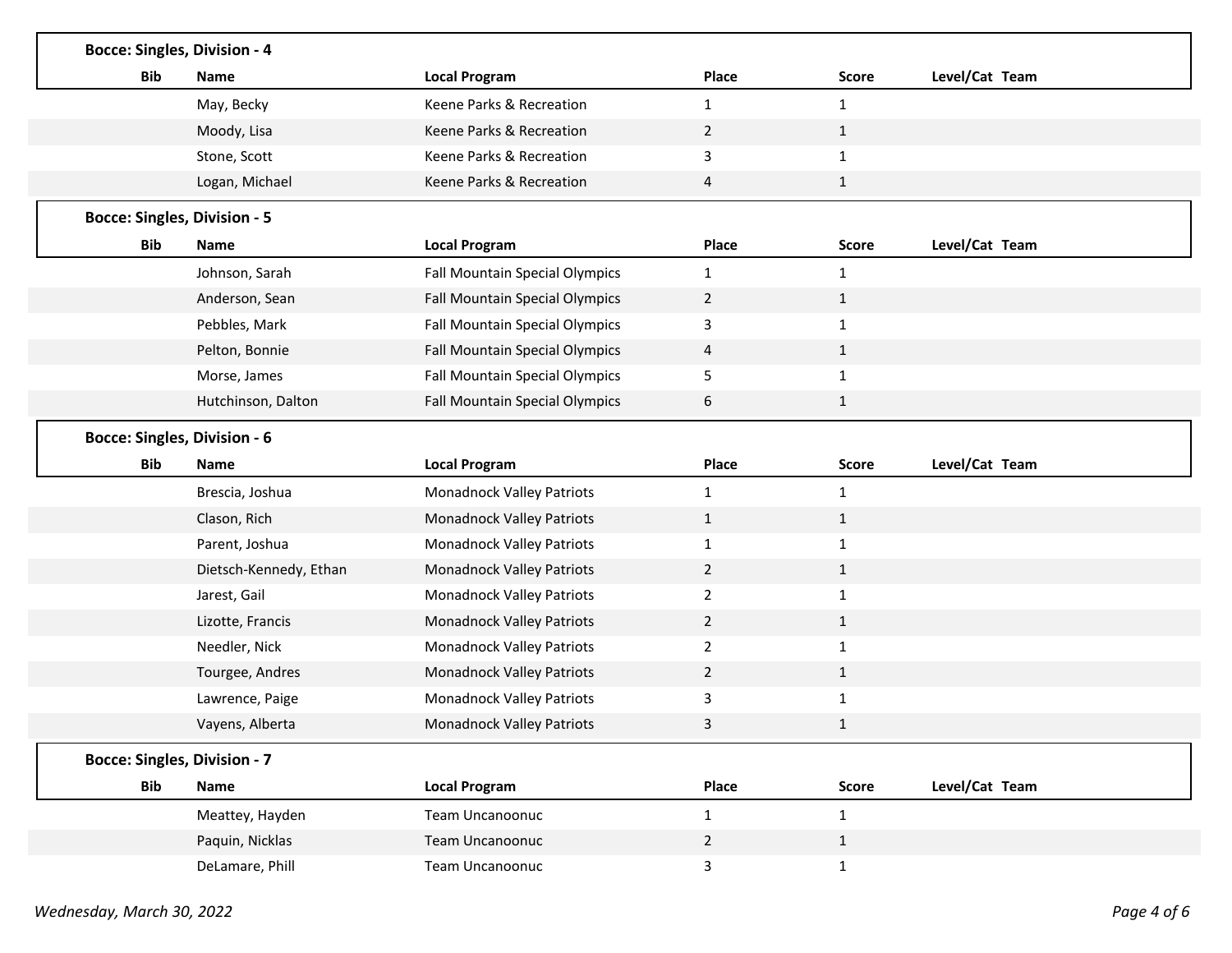|                                      | Nichols, Caitlin  | <b>Team Uncanoonuc</b>                    | 3              | $\mathbf{1}$ |                |
|--------------------------------------|-------------------|-------------------------------------------|----------------|--------------|----------------|
|                                      | Nikias, Justin    | Team Uncanoonuc                           | 3              | $\mathbf{1}$ |                |
|                                      | Petersen, Nick    | Team Uncanoonuc                           | 3              | $\mathbf{1}$ |                |
|                                      | Brooks, Larry     | Capital Area Cougars                      | 4              | $\mathbf{1}$ |                |
|                                      | Dolan, Doug       | Team Uncanoonuc                           | 4              | $\mathbf{1}$ |                |
|                                      | Ducasse, Thomas   | Capital Area Cougars                      | 4              | $\mathbf{1}$ |                |
|                                      | Essig, Tim        | Team Uncanoonuc                           | 4              | $\mathbf{1}$ |                |
|                                      | Gregorio, Darcy   | Team Uncanoonuc                           | 4              | $\mathbf{1}$ |                |
|                                      | Perry, Avery      | <b>Team Uncanoonuc</b>                    | 4              | $\mathbf{1}$ |                |
|                                      | Wells, Kate       | Team Uncanoonuc                           | 4              | $\mathbf{1}$ |                |
| <b>Bocce: Singles, Division - 8</b>  |                   |                                           |                |              |                |
| <b>Bib</b>                           | <b>Name</b>       | <b>Local Program</b>                      | Place          | <b>Score</b> | Level/Cat Team |
|                                      | Murphy, Kathleen  | Manchester Saint Bernards                 | $\mathbf{1}$   | $\mathbf{1}$ |                |
|                                      | Steckis, Keith    | Manchester Saint Bernards                 | $\overline{2}$ | $\mathbf{1}$ |                |
|                                      | Parker, Gretchen  | Manchester Saint Bernards                 | 3              | $\mathbf{1}$ |                |
|                                      | Proulx, Amanda    | Manchester Saint Bernards                 | 4              | $\mathbf{1}$ |                |
| <b>Bocce: Singles, Division - 9</b>  |                   |                                           |                |              |                |
| <b>Bib</b>                           | <b>Name</b>       | <b>Local Program</b>                      | Place          | <b>Score</b> | Level/Cat Team |
|                                      | Remillard, Karen  | Manchester Saint Bernards                 | $\mathbf{1}$   |              |                |
|                                      |                   |                                           |                | $\mathbf{1}$ |                |
|                                      | Bolieau, Pat      | Manchester Saint Bernards                 | $\overline{2}$ | $\mathbf{1}$ |                |
|                                      | Stencavage, David | Manchester Saint Bernards                 | 3              | $\mathbf{1}$ |                |
|                                      | Holmes, Richard   | Manchester Saint Bernards                 | 4              | $\mathbf{1}$ |                |
| <b>Bocce: Singles, Division - 10</b> |                   |                                           |                |              |                |
| <b>Bib</b>                           | Name              | <b>Local Program</b>                      | Place          | <b>Score</b> | Level/Cat Team |
|                                      | Simpson, Melissa  | Manchester Saint Bernards                 | 1              | 1            |                |
|                                      | McGrade, Shannon  | Manchester Saint Bernards                 | $\overline{2}$ | $\mathbf{1}$ |                |
|                                      | Nadolski, Jaden   | Manchester Saint Bernards                 | 3              | $\mathbf{1}$ |                |
| <b>Bocce: Singles, Division - 11</b> |                   |                                           |                |              |                |
| <b>Bib</b>                           | Name              | <b>Local Program</b>                      | Place          | Score        | Level/Cat Team |
|                                      | Boardman, Anthony | <b>Connecticut River Special Olympics</b> | $\mathbf{1}$   |              |                |